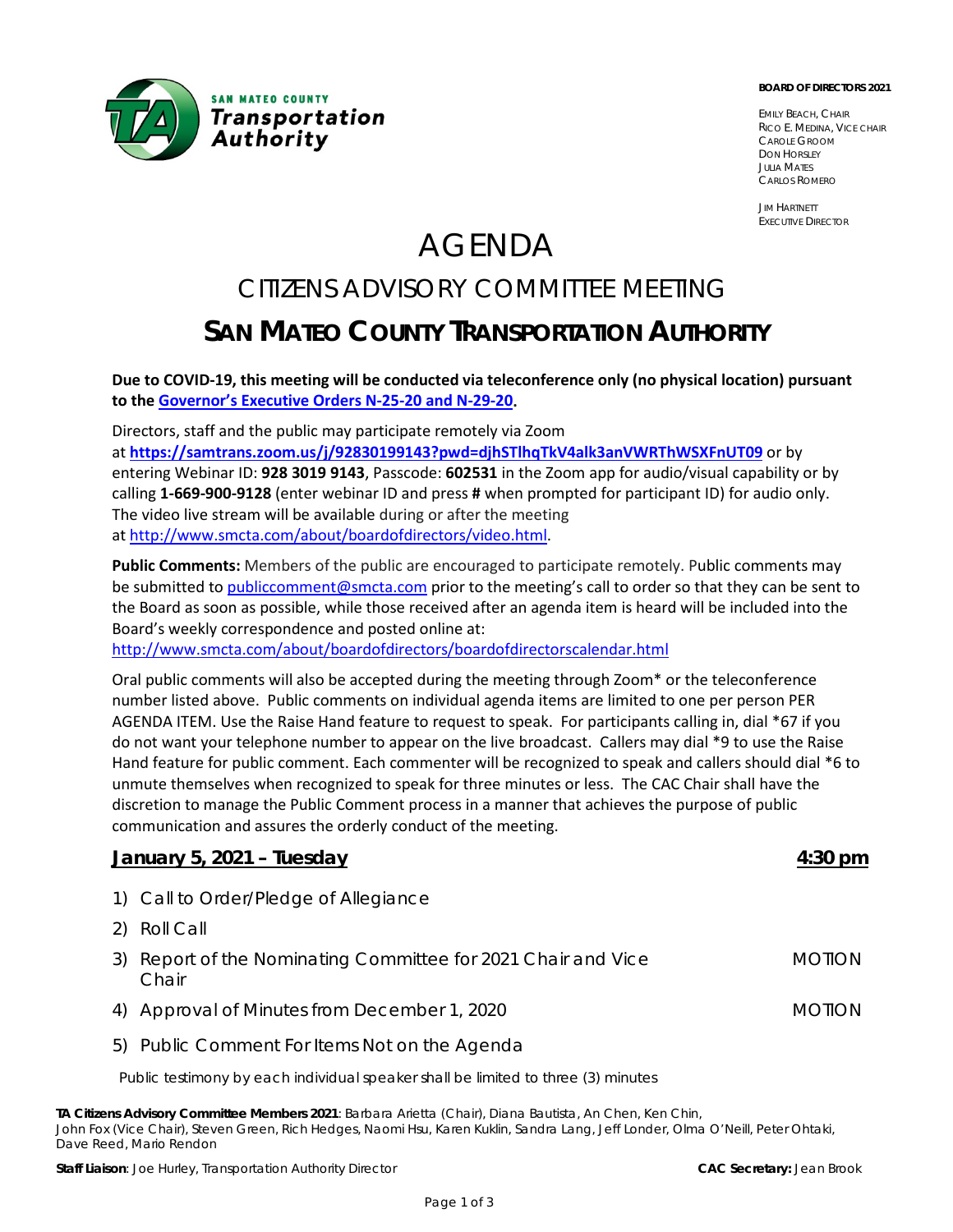# 6) **Transportation Authority Board Meeting Agenda for January 7, 2021**

|    |                                                                                                                                                                               | a) TA Board Item 12 State and Federal Legislative Update                                                                                                               | <b>INFORMATIONAL</b> |
|----|-------------------------------------------------------------------------------------------------------------------------------------------------------------------------------|------------------------------------------------------------------------------------------------------------------------------------------------------------------------|----------------------|
|    |                                                                                                                                                                               | b) TA Board Item 13 Adoption of 2021 Legislative Program                                                                                                               | <b>MOTION</b>        |
|    | $\mathsf{C}$ )                                                                                                                                                                | TA Board Item 14 (a) Grade Separation Program Update                                                                                                                   | <b>INFORMATIONAL</b> |
|    |                                                                                                                                                                               | d) TA Board Item 15 (a) Program and Allocate \$23.8 Million of<br>Measure A Grade Separation Program Funds for the 25th<br>Avenue Grade Separation Project             | <b>MOTION</b>        |
|    |                                                                                                                                                                               | e) TA Board Item 15 (b) Program and Allocate \$350,000 for the<br>Development of the Alternative Congestion Relief and<br><b>Transportation Demand Management Plan</b> | <b>MOTION</b>        |
|    | f)                                                                                                                                                                            | TA Board Item 7 (b) Acceptance of Statement of Revenues<br>and Expenditures for the Period Ending November 30, 2020                                                    | <b>MOTION</b>        |
|    | q)                                                                                                                                                                            | TA Board Item 7 (a) Approval of Minutes of the Board of<br>Directors Meeting of December 3, 2020                                                                       | <b>INFORMATIONAL</b> |
| 7) | Report of the Chair                                                                                                                                                           |                                                                                                                                                                        |                      |
| 8) | Report from Staff                                                                                                                                                             |                                                                                                                                                                        |                      |
| 9) | <b>Member Comments/Requests</b>                                                                                                                                               |                                                                                                                                                                        |                      |
|    | Committee members may make brief statements regarding CAC-related<br>areas of concern, ideas for improvement, or other items that will benefit or<br>impact the TA or the CAC |                                                                                                                                                                        |                      |
|    |                                                                                                                                                                               | 10) Date/Time of Next Regular Meeting: Tuesday, February 2, 2021,                                                                                                      |                      |

4:30 pm via Zoom Teleconference

11) Adjourn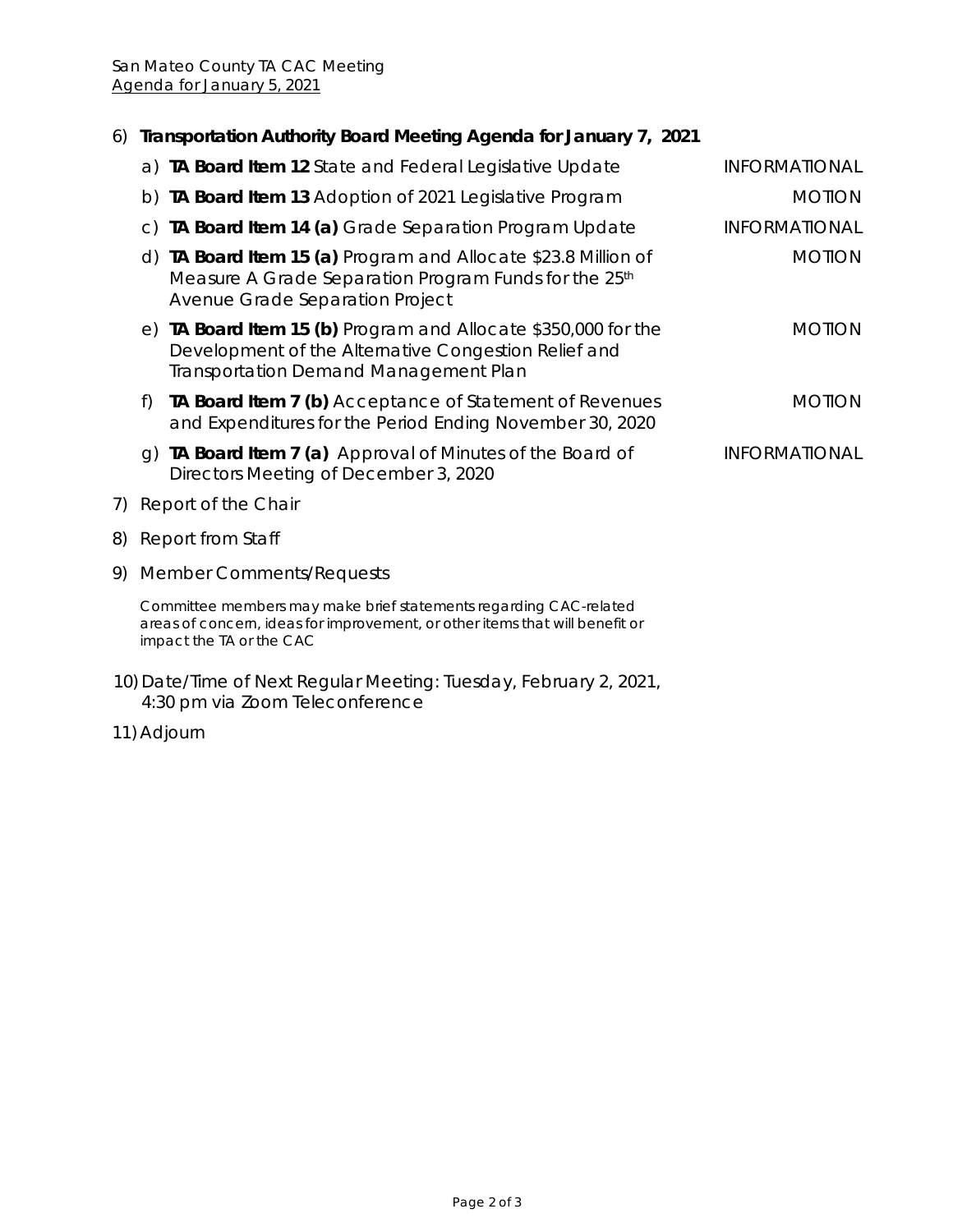#### **INFORMATION FOR THE PUBLIC**

All items appearing on the agenda are subject to action by the Board. Staff recommendations are subject to change by the Board.

If you have questions on the agenda, please contact the Authority Secretary at 650-508-6242. Assisted listening devices are available upon request. Agendas are posted on the TA website at [www.smcta.com.](file://SamTrans.com/Departments/Executive/T%20A/Agendas/2019/September/www.smcta.com) Communications to the Board of Directors can be emailed t[o board@smcta.com.](mailto:board@smcta.com)

*Free translation is available; Para traducción llama al 1.800.660.4287;* 如需翻译 请电*1.800.660.4287*

#### **Date and Time of Regular Meetings**

The Transportation Authority (TA) meets regularly on the first Thursday of the month at 5:00 pm. The TA Citizens Advisory Committee (CAC) meets regularly on the Tuesday prior to the first Thursday of the month at 4:30 pm at the San Mateo County Transit District Administrative Building.

#### **Location of Meeting**

**Due to COVID-19, the meeting will only be via teleconference as per the information provided at the top of the agenda. The Public may not attend this meeting in person.** 

\*Should Zoom not be operational, please check online

at<http://www.smcta.com/about/boardofdirectors/boardofdirectorscalendar.html> for any updates or further instruction.

#### **Public Comment**

Members of the public are encouraged to participate remotely. Public comments may be submitted to [publiccomment@smcta.com](mailto:publiccomment@smcta.com) prior to the meeting's call to order so that they can be sent to the CAC as soon as possible, while those received during or after an agenda item is heard will be included into the Board's weekly correspondence and posted online at: <http://www.smcta.com/about/boardofdirectors/boardofdirectorscalendar.html>

Oral public comments will also be accepted during the meeting through Zoom or the teleconference number listed above. Public comments on individual agenda items are limited to one per person PER AGENDA ITEM and each commenter will be automatically notified when they are unmuted to speak for two minutes or less. The CAC Chair shall have the discretion to manage the Public Comment process in a manner that achieves the purpose of public communication and assures the orderly conduct of the meeting.

#### **Accessible Public Meetings/Translation**

Written materials in appropriate alternative formats, disability-related

modification/accommodation, as well as sign language and foreign language interpreters are available upon request; all requests must be made at least 72 hours in advance of the meeting or hearing. Please direct requests for disability-related modification and/or interpreter services to the Title VI Administrator at San Mateo County Transit District, 1250 San Carlos Avenue, San Carlos, CA 94070-1306; or email *titlevi@samtrans.com;* or request by phone at 650-622-7864 or TTY 650-508-6448.

#### **Availability of Public Records**

All public records relating to an open session item on this agenda, which are not exempt from disclosure pursuant to the California Public Records Act, that are distributed to a majority of the legislative body will be available for public inspection at 1250 San Carlos Avenue, San Carlos, CA 94070-1306, at the same time that the public records are distributed or made available to the legislative body.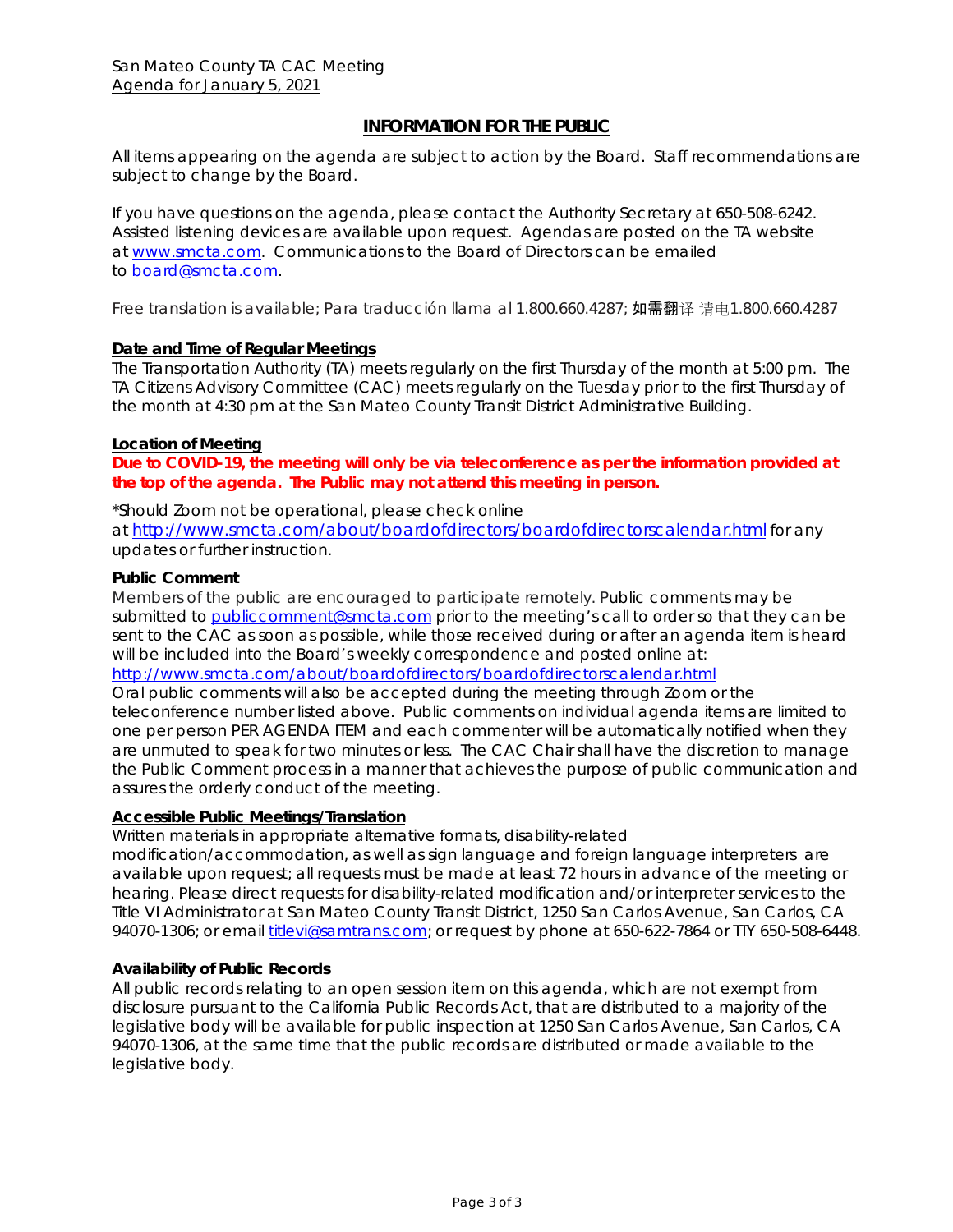

#### **SAN MATEO COUNTY TRANSPORTATION AUTHORITY 1250 SAN CARLOS AVENUE, SAN CARLOS, CALIFORNIA**

#### **CITIZENS ADVISORY COMMITTEE (CAC) MEETING MINUTES**

#### **DECEMBER 1, 2020**

| <b>MEMBERS PRESENT:</b><br>(Via<br>Teleconference) | B. Arietta (Chair)*, D. Bautista (left at 6:03 pm), A. Chen, K. Chin,<br>J. Fox (Vice Chair)*, S. Green, R. Hedges, N. Hsu, K. Kuklin, S. Lang,<br>J. Londer, P. Ohtaki, D. Reed (arrived at 4:55 pm), M. Rendon |
|----------------------------------------------------|------------------------------------------------------------------------------------------------------------------------------------------------------------------------------------------------------------------|
| MEMBERS ABSENT: O. O'Neill                         |                                                                                                                                                                                                                  |
| <b>STAFF PRESENT:</b>                              | J. Hurley, P. Skinner, A. Chan, P. Gilster, A. Linehan, J. Williams,<br>J. Brook                                                                                                                                 |

\* Vice Chair John Fox chaired the meeting in place of Chair Barbara Arietta due to the technical considerations of conducting the meeting via teleconference.

#### **1) CALL TO ORDER/PLEDGE OF ALLEGIANCE**

Vice Chair John Fox called the meeting to order at 4:31 pm and he led the Pledge of Allegiance.

#### **2) ROLL CALL**

CAC Secretary Jean Brook called the roll. A quorum was present.

#### **3) APPROVAL OF MINUTES OF THE TA CAC MEETING OF NOVEMBER 3, 2020**

Vice Chair Fox requested that the following change be made to his comment in the fifth paragraph on Page 2 of 5 of the minutes:

Vice Chair Fox said that a project that restricts-creates counter-flow would not pass design guidelines.

Motion/Second: Hedges/Kuklin Ayes: Arietta, Bautista, Chen, Chin, Fox, Hedges, Hsu, Kuklin, Lang, Londer, Ohtaki, Rendon Abstention: Green Absent: O'Neill, Reed

#### **4) PUBLIC COMMENT FOR ITEMS NOT ON THE AGENDA**

There were no comments.

#### **5) TRANSPORTATION AUTHORITY BOARD MEETING AGENDA FOR DECEMBER 3, 2020**

# **a) TA Board Item 10 (a) Acceptance of Fiscal Year 2020 Comprehensive Annual Financial Report**

Motion/Second: Arietta/Hedges Ayes: Arietta, Bautista, Chen, Chin, Fox, Green, Hedges, Hsu, Kuklin, Lang, Londer, Ohtaki, Rendon Absent: O'Neill, Reed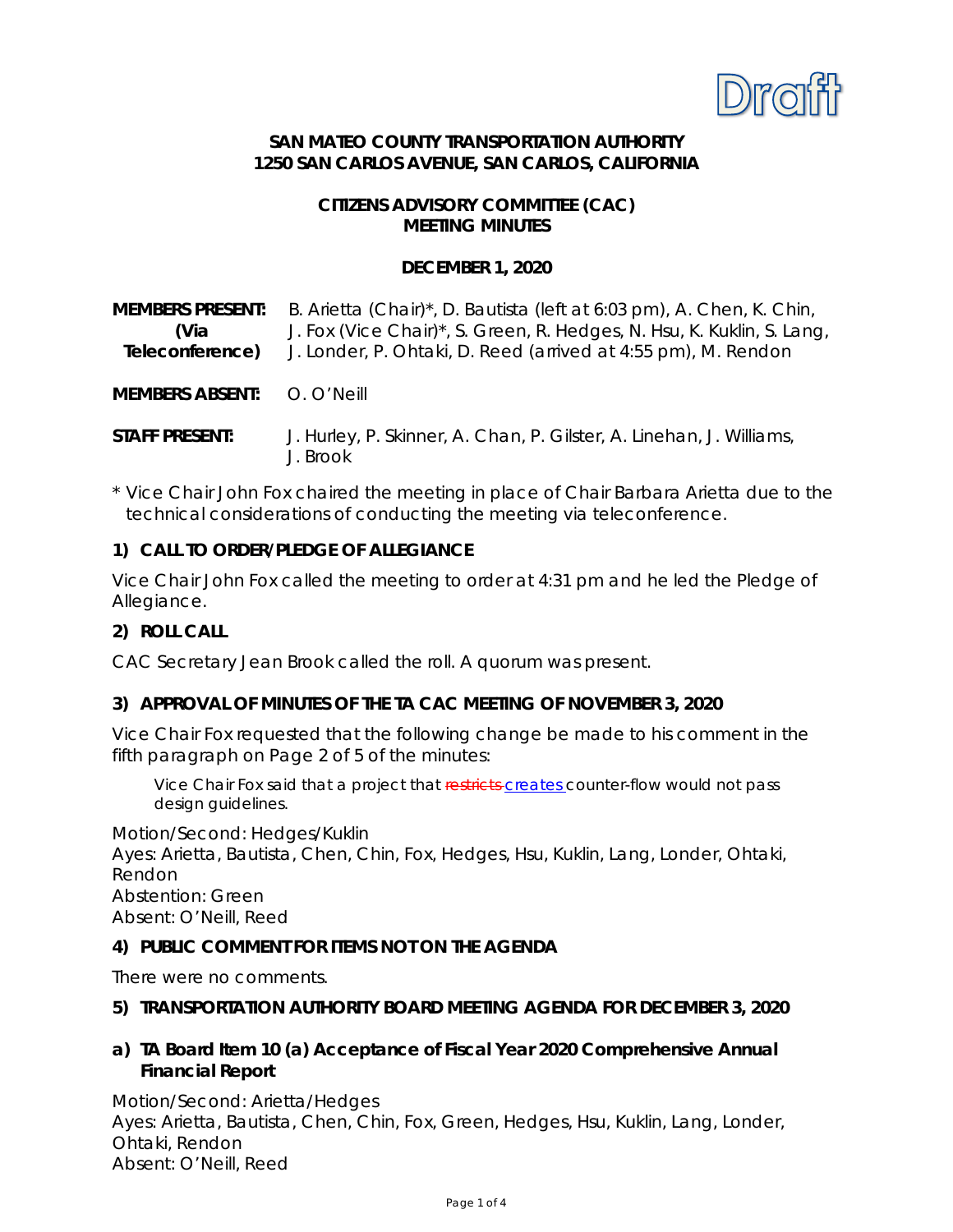

#### **b) TA Board Item 10 (b) Programming and Allocation of \$7,714,729 in Measure A and Measure W Funds from the Pedestrian and Bicycle Category for 12 Projects**

Patrick Gilster, Manager, Programming and Monitoring, provided the presentation.

Sandra Lang asked if the Burlingame Station pedestrian improvement project would address other pedestrian needs such as lighting. Mr. Gilster said that lighting was not specifically included. He said he would share a diagram of the crossing in the application itself.

Naomi Hsu expressed concern that the "blind" driveway intersection of the San Mateo/Hillsdale project should be addressed prior to being funded. Peter Skinner, Director, Grants and Fund Programming, said that due to the heightened concern about the project, they will make the process in the San Mateo City Council resolution more specific next time to ensure the satisfaction of the community at large.

Rich Hedges noted that biking was not inherently 100 percent safe and said he endorsed any safety enhancements. He said there should be crosswalks on both sides of El Camino Real.

Peter Ohtaki said he endorsed the Middle Avenue bike and pedestrian Caltrain undercrossing project in Menlo Park.

#### *Dave Reed joined the meeting at 4:55 pm*

Vice Chair Fox suggested a future field trip for the CAC members to see some of the completed projects.

*Steven Green left the meeting at 4:58 pm*

Motion/Second: Lang/Hedges Ayes: Arietta, Bautista, Chen, Chin, Fox, Hedges, Hsu, Kuklin, Lang, Londer, Ohtaki, Reed, Rendon Absent: Green, O'Neill

*Steven Green rejoined the meeting at 5:02 pm*

#### **c) TA Board Item 11 (a) Silicon Valley Bicycle Coalition Update**

Mr. Gilster introduced Emma Shlaes, Deputy Director, Silicon Valley Bicycle Coalition, who provided the presentation.

Diana Bautista asked if biking was becoming more of a priority for cities due to COVID-19. Ms. Shlaes said that San Mateo, Redwood City, and other cities have been addressing bike safety concerns during the pandemic.

An Chen said that the Town of Hillsborough had lowered speed limits around schools She added that the Town had approved funding for crossing guards, but was not able to find people to fill the positions. Ms. Shlaes noted other safety measure improvements that could be employed to slow traffic.

Ken Chin asked when the survey was taken; Ms. Shlaes said March 6, 2020. He asked what was the primary thing that the TA could do to enhance bicycle safety. Ms. Shlaes suggested having a mid-cycle call for projects.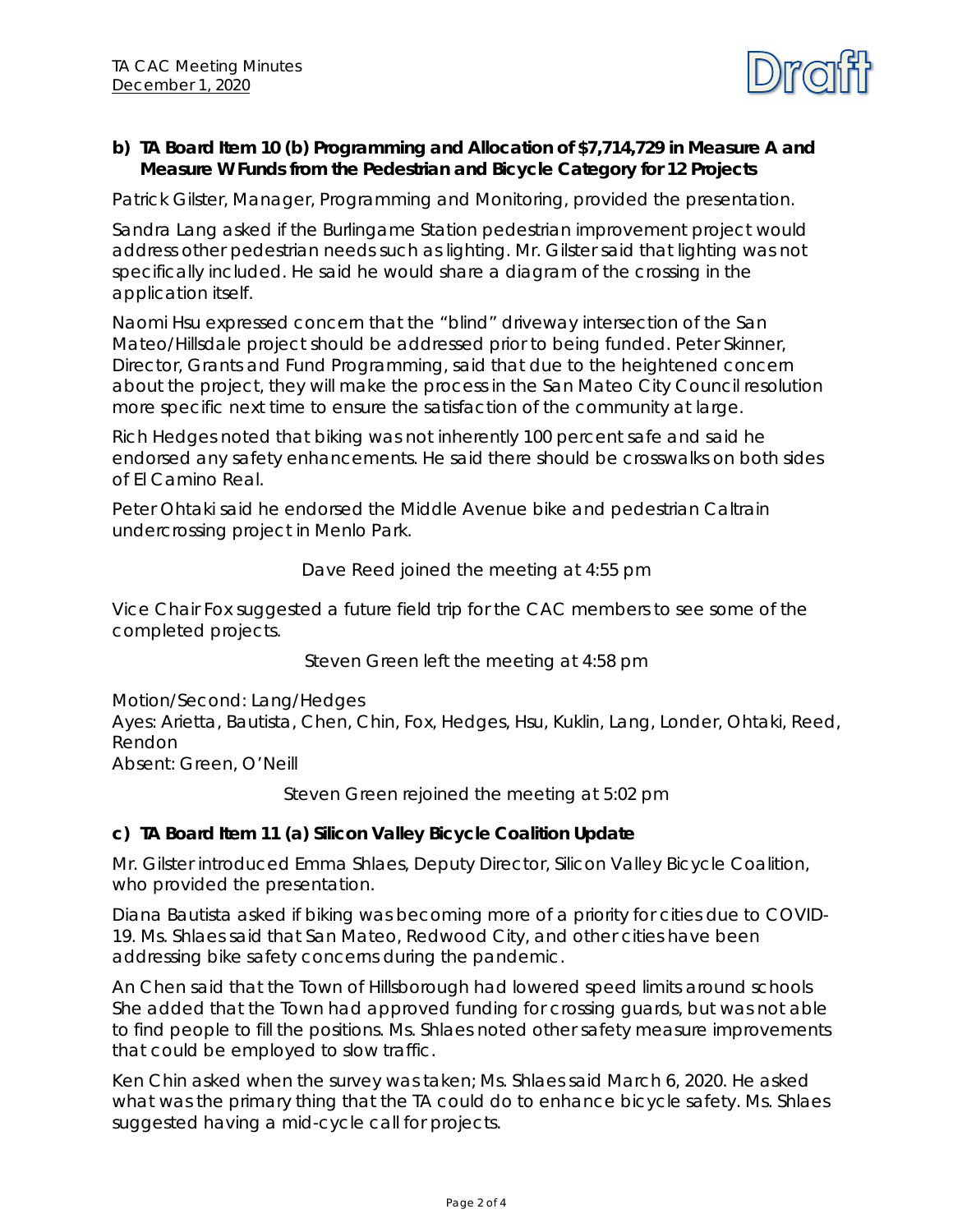

Vice Chair Fox said that people are more likely to use bicycles if they see their neighbors doing so. He said that cycling plays multiple roles among transportation modalities, such as biking to work and biking for recreation.

Dave Reed asked how the information gets disseminated to the cities. Ms. Shlaes encouraged the members to let her know about any cities where she could present.

# **d) TA Board Item 12 State and Federal Legislative Update**

Amy Linehan, Public Affairs Specialist, provided an overview of the latest developments in transportation-related state and federal legislation. She said that COVID relief packages will likely remain stymied until after the beginning of the new administration. She noted that Caltrain would be able to collect funding from the newly passed Measure RR as of July 1, 2021.

# **e) TA Board Item 13 2021 Draft Legislative Program**

Ms. Linehan said the program was broad enough to encompass expected legislation in 2021 yet be flexible enough for the Board to respond when needed. She reviewed the core objectives of the program and highlighted the key proposed changes to the program for both federal and state categories.

Ms. Bautista said she supported the legislative action plan.

#### **f) TA Board Item 5 (b) Acceptance of Statement of Revenues and Expenditures for the Period Ending October 31, 2020**

Mr. Ohtaki asked if the current month was more reflective of the true sales tax impact or just a result of accrual. Mr. Hurley said he would get back to him with more information.

Motion/Second: Hedges/Reed Ayes: Arietta, Bautista, Chen, Chin, Fox, Green, Hedges, Hsu, Kuklin, Lang, Londer, Ohtaki, Reed, Rendon Absent: O'Neill

# **g) TA Board Item 5 (c) Acceptance of Capital Projects Quarterly Status Report for 1st Quarter Fiscal Year 2021**

Jeff Londer asked about the progress on the 101/Peninsula Avenue project. Mr. Hurley said that concerns had been raised regarding cut-through traffic by Lyon Hoag neighborhood residents. He said that there would be another community meeting in January 2021 to present findings in an effort to respond to the aforementioned community concerns.

Vice Chair Fox asked about the progress on the Holly Street interchange/overcrossing project. Mr. Hurley said that the City of San Carlos would submit the pedestrian overcrossing project for funding during the next project cycle to coordinate with the timing of the 101 Express Lanes project.

Mr. Reed asked what the potential fiscal impact was for the Holly Street project. Mr. Hurley said it would depend on continued funding for both the interchange and pedestrian overcrossing components of the project.

Steven Green asked regarding the Ferry Terminal project in Redwood City if the TA needed to pay the consultants until the Redwood City Council reviewed the reports.